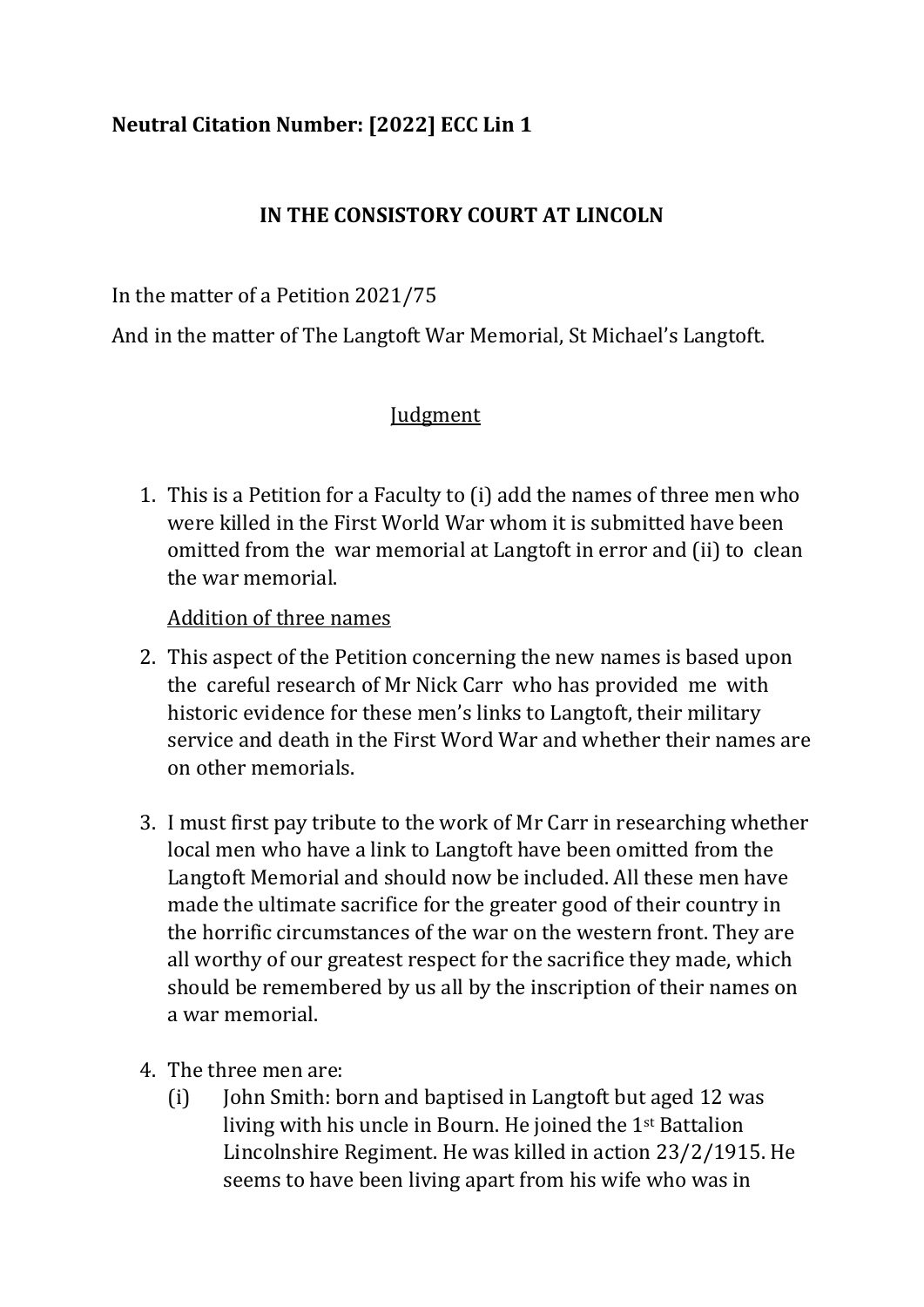Liverpool at the time of his death. Mr Carr submits that the John Smith on the Bourne War Memorial has a second name 'Jesse' and therefore is a different John Smith to the one he submits should now be added to the Langtoft memorial.

- (ii) George Kendal: born and baptised in Langtoft. He enlisted in the 1st Battalion Lincolnshire Regiment and died of his wounds 19/11/1914. By the time of his death he was living and working in Spalding and had married his wife in the church at Spalding just three months before he died. His name is recorded on the Spalding war memorial.
- (iii) Albert Canham: he was born and brought up in Peterborough. He joined the 3 / 4 Northamptonshire Regiment. He died of his wounds on 24/11/1916. He married his wife in Langtoft on 9/11/1915 and his widow lived in Langtoft with her family. His name is recorded on the Roll of Honour at Peterborough Cathedral.
- 5. Mr Carr has raised a question on the Langtoft village Facebook page asking people to say what in their view makes a 'Langtoft man': birth and/or upbringing and/or residence? The consensus was, he submits, that all three criteria were valid qualifications for a 'Langtoft man'. He considers that there is sufficient to link these three men with Langtoft for them to be included on the Langtoft war memorial. He considers that it may be at the time of their deaths those in the village would have been unaware that two of the men who had no family in the village at the time of their death (John Smith and George Kendal), had been killed.
- 6. Now that local historians have access to the resources of the internet it is much easier to research the lives of those who died in the Great War. It may be that there will be further Petitions of this kind and I consider that it would be helpful if I set out my approach to these applications.
- 7. My concern is that with the effluxion of over a century since these men died, the deeply personal wishes of the deceased's family about where the deceased's name was to be inscribed, is now difficult if not impossible to know. A hundred years later we must be careful not to adopt an over-rigid categorisation about where names should (in our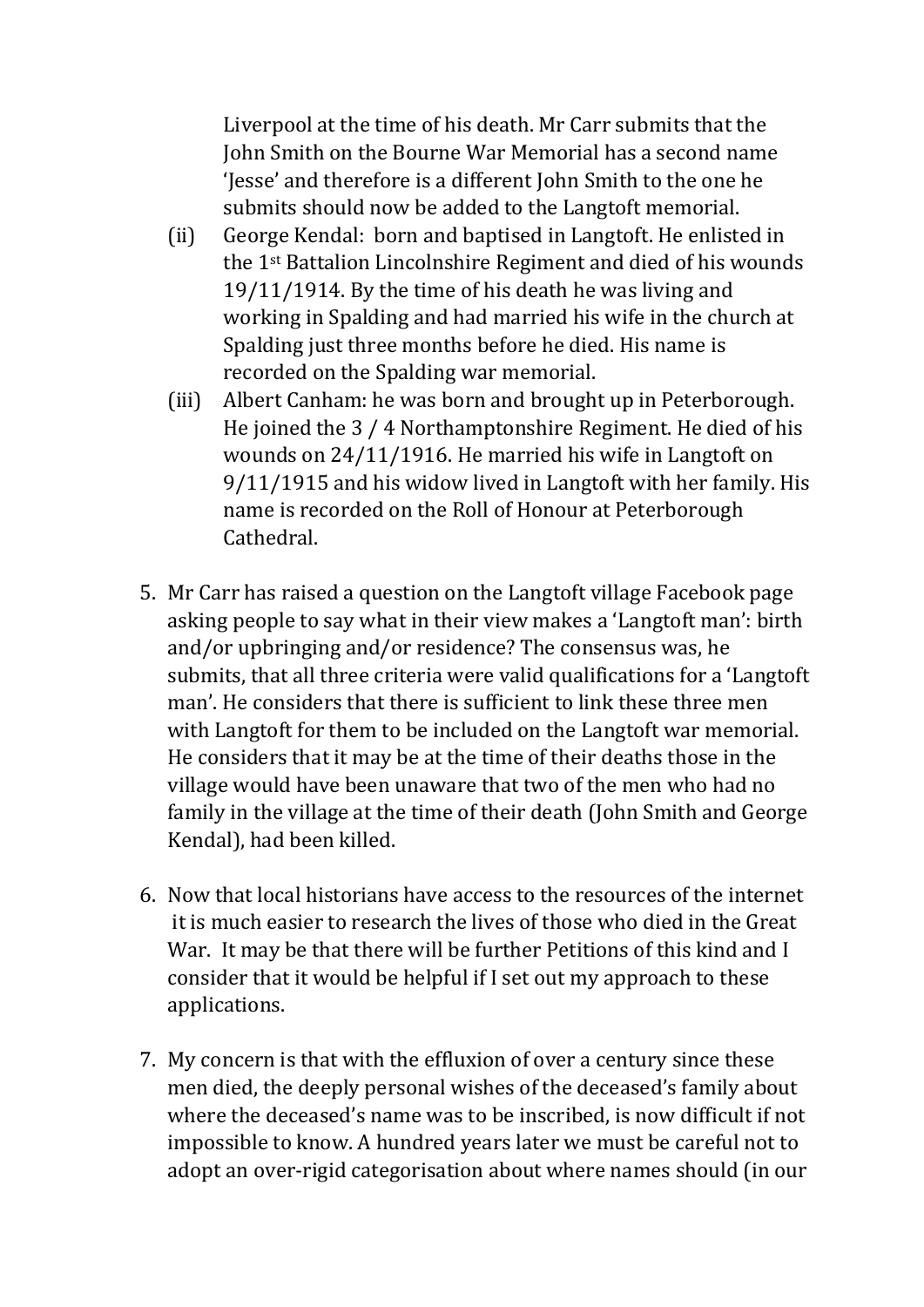view) be inscribed, or impose our own views over the wishes expressed at the time which are now impossible to elucidate. We should respect the now silent voices of the past.

- 8. The general principles I will apply are:
	- (i) If the name is recorded on another war memorial there will be a presumption that the decision was made by the family at the time for the name to be inscribed on that memorial, and that decision should be respected. If that other war memorial is within the diocese or close to it, the more difficult it will be to rebut the presumption.
	- (ii) If the name is not recorded on any war memorial, it is only when I am satisfied on the balance of probabilities that there has been a mistake made at the time in omitting that name from the memorial under consideration that the application can be considered. However in using the civil standard of proof I apply the approach of Lord Hoffman Re H (Minors) [1996] AC 563:

"When assessing the probabilities the court will have in mind as a factor, *to whatever extent is appropriate in the particular case*, that the more serious the allegation the less likely it is that the event occurred and, hence, the stronger should be the evidence before the court concludes that the allegation is established on the balance of probability".

I consider that making an allegation that a First World War memorial has failed for over 100 years to record a name that should be there, is a serious allegation given the sensitivity of these memorials both now and particularly at the time they were erected. This does not mean that I adopt a higher standard of proof than the civil standard, but that in my consideration of any submission that a war memorial has had a name omitted from it in error for over 100 years, the evidence in support of that submission must be strong, before I will accede to it.

9. Adopting that approach, both George Kendal and Albert Canham are recorded on war memorials elsewhere and the legal presumption set out at paragraph 8(i) operates. In the case of Albert Canham his name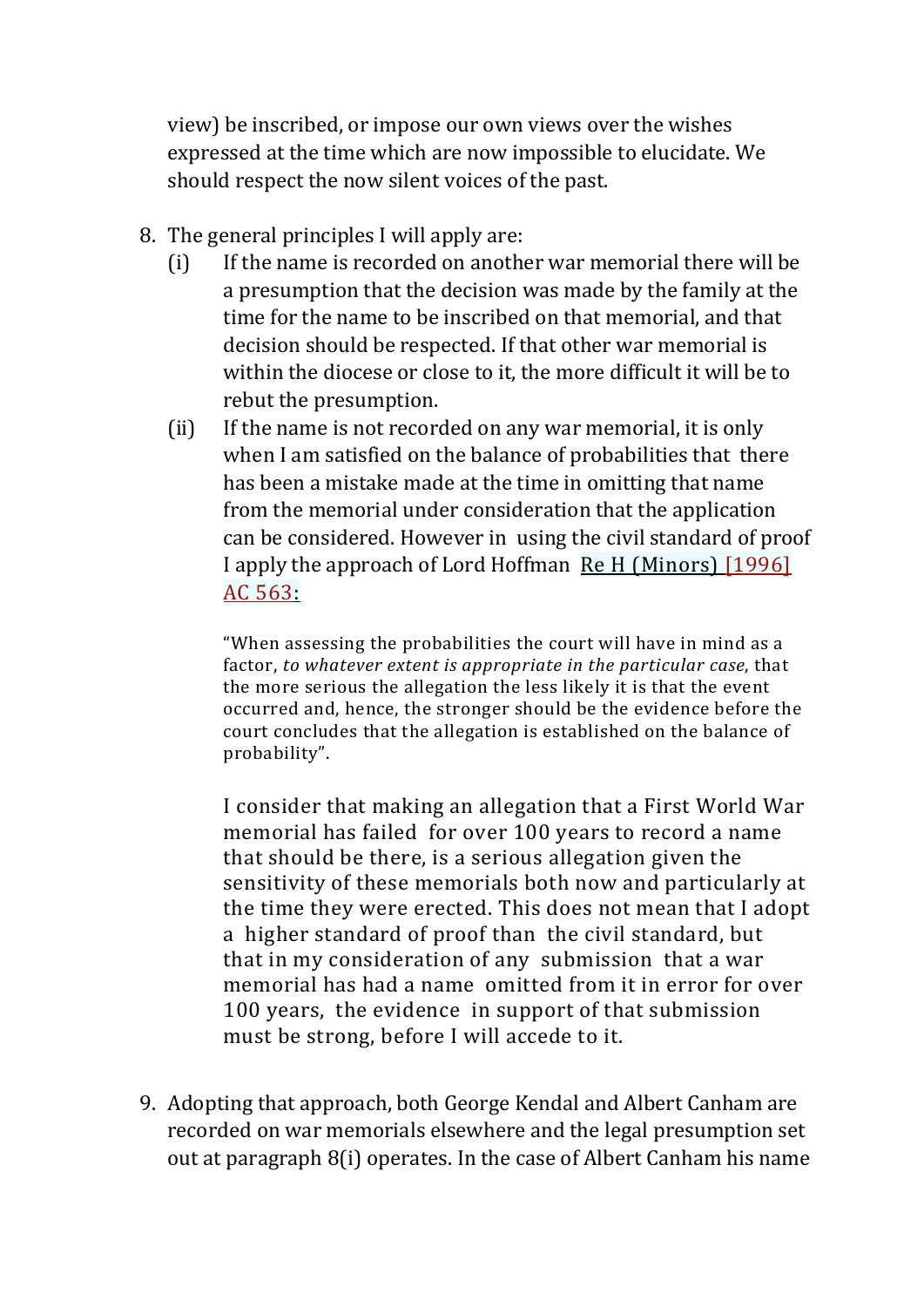is recorded on the Roll of Honour at Peterborough Cathedral which was the city where he was born and brought up. I am not satisfied it would be right to rebut the presumption just because his widow lived in Langtoft and because of the newspaper cutting that has been provided. In the case of George Kendal his name is on the Spalding war memorial within the diocese which was the town where he lived and worked and where he had just been married before his death. Again, there is insufficient evidence to rebut the presumption just because he was born in Langtoft.

- 10. In respect of John Smith I have noted the submission of Mr Carr that the name on the Bourne war memorial refers to another John Smith with the middle name 'Jesse'. However, upon consulting the South Lincolnshire War Memorials website which lists all the names on all the war memorials in this area, the name is recorded there as 'John Joseph Smith'. I have not seen the name 'Jesse'. The biography of John Joseph Smith on this website has his place of birth as Langtoft and the date of his death as 23/2/1915. Thus, on the face of it, it would seem that the John Smith who was born in Langtoft and who was killed on 23/2/1915 is inscribed on the Bourne War Memorial. This seems an appropriate place for him to be remembered given that he had lived in Bourne since he was 12 with his uncle. I am minded to conclude that I am not satisfied that the evidence establishes on the balance of probabilities that there was a mistake made at the time the inscriptions were made by omitting John Smith from any war memorial.
- 11. If John Smith is on the Bourne war memorial then the presumption at para 8(i) above applies and there is insufficient evidence to rebut the presumption just because he was born in Langtoft.
- 12. In reaching the provisional view that I have at paragraph 10 of this judgment, I have taken into account material publicly available on the internet but which neither Mr Carr nor the Petitioners have had the opportunity to comment upon. Taking that into account, I will give the Petitioners and Mr Carr, should they wish it, until 28/1/2022 to make any further submissions to me about the John